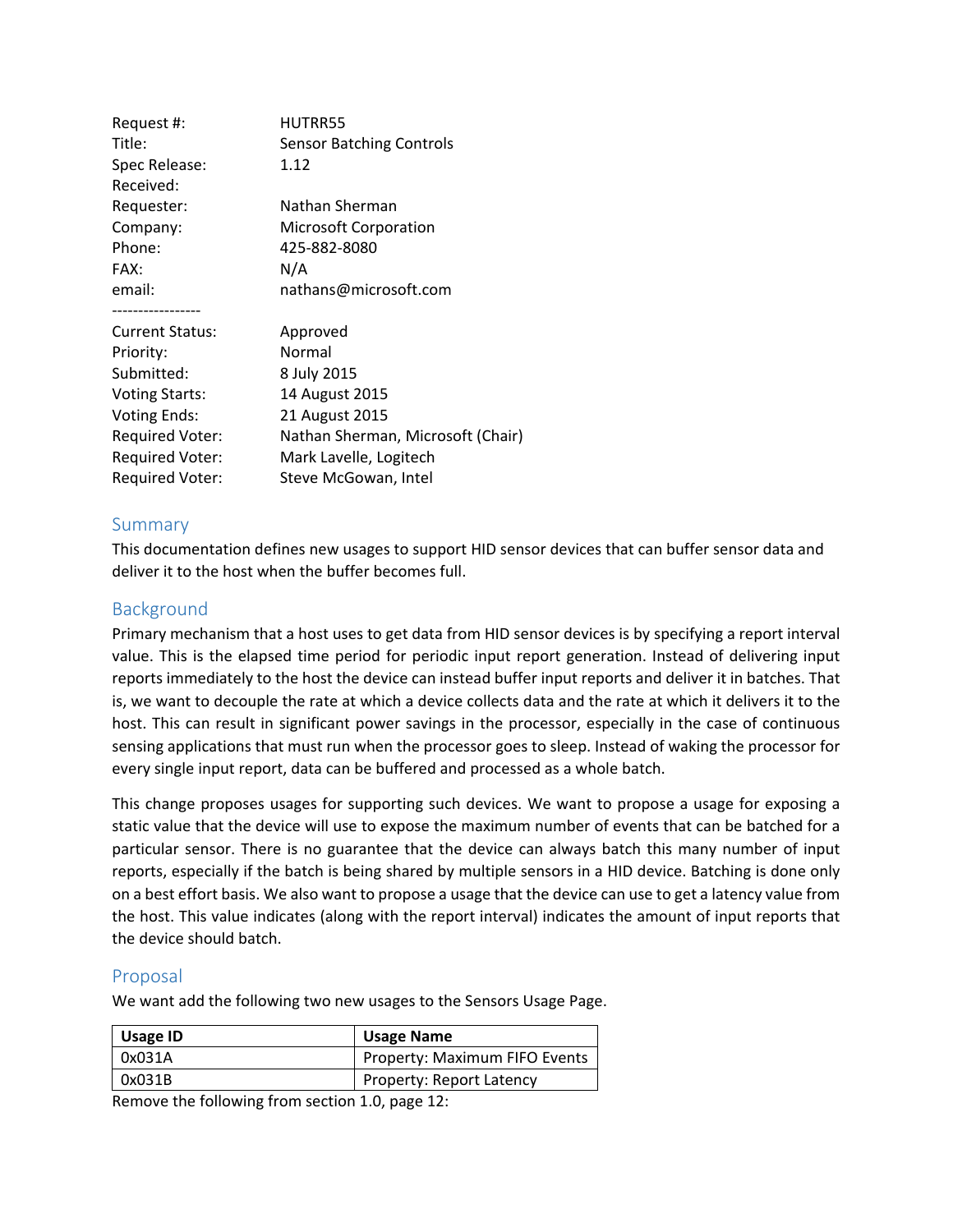‐ Omit 0x031A and 0x031B from Property: Reserved

Add the following to section 1.5, page 29

| Maximum FIFO Events | SV - Indicates the maximum number of input reports that can be<br>stored in a buffer by this sensor. The actual size can be smaller<br>than this value since the FIFO can be shared by multiple sensors.                                                                                                                                                                                                                                                                           |
|---------------------|------------------------------------------------------------------------------------------------------------------------------------------------------------------------------------------------------------------------------------------------------------------------------------------------------------------------------------------------------------------------------------------------------------------------------------------------------------------------------------|
| Report Latency      | DV - Specifies the maximum latency that the host can tolerate<br>before receiving a batch of input reports. The device should use this<br>value (along with the report interval) to calculate the number of<br>input reports it should batch before delivering it to the host. When<br>the buffer becomes full, the device will deliver input reports to the<br>host in the order in which the reports were buffered. That is, the<br>oldest input report will be delivered first. |

Add the following to section 4.1, page 74

**#define HID\_USAGE\_SENSOR\_PROPERTY\_MAX\_FIFO\_EVENTS 0x0A,0x1A,0x03 #define HID\_USAGE\_SENSOR\_PROPERTY\_REPORT\_INTERVAL 0x0A,0x1B,0x03** 

Add the following to section 4.2.2, page 81

```
#define HID_USAGE_SENSOR_PROPERTY_FRIENDLY_NAME 0x0A,0x01,0x03 
#define HID_USAGE_SENSOR_PROPERTY_PERSISTENT_UNIQUE_ID 0x0A,0x02,0x03 
#define HID_USAGE_SENSOR_PROPERTY_SENSOR_STATUS 0x0A,0x03,0x03 
#define HID_USAGE_SENSOR_PROPERTY_MINIMUM_REPORT_INTERVAL 0x0A,0x04,0x03 
#define HID_USAGE_SENSOR_PROPERTY_SENSOR_MANUFACTURER 0x0A,0x05,0x03 
#define HID_USAGE_SENSOR_PROPERTY_SENSOR_MODEL 0x0A,0x06,0x03 
#define HID_USAGE_SENSOR_PROPERTY_SENSOR_SERIAL_NUMBER 0x0A,0x07,0x03 
#define HID_USAGE_SENSOR_PROPERTY_SENSOR_DESCRIPTION 0x0A,0x08,0x03 
#define HID_USAGE_SENSOR_PROPERTY_SENSOR_CONNECTION_TYPE 0x0A,0x09,0x03 // 
NAry 
#define HID_USAGE_SENSOR_PROPERTY_SENSOR_DEVICE_PATH 0x0A,0x0A,0x03 
#define HID_USAGE_SENSOR_PROPERTY_HARDWARE_REVISION 0x0A,0x0B,0x03 
#define HID_USAGE_SENSOR_PROPERTY_FIRMWARE_VERSION 0x0A,0x0C,0x03 
#define HID_USAGE_SENSOR_PROPERTY_RELEASE_DATE 0x0A,0x0D,0x03 
#define HID_USAGE_SENSOR_PROPERTY_REPORT_INTERVAL 0x0A,0x0E,0x03 
#define HID_USAGE_SENSOR_PROPERTY_CHANGE_SENSITIVITY_ABS 0x0A,0x0F,0x03 
#define HID_USAGE_SENSOR_PROPERTY_CHANGE_SENSITIVITY_RANGE_PCT 0x0A,0x10,0x03 
#define HID_USAGE_SENSOR_PROPERTY_CHANGE_SENSITIVITY_REL_PCT 0x0A,0x11,0x03 
#define HID_USAGE_SENSOR_PROPERTY_ACCURACY 0x0A,0x12,0x03 
#define HID_USAGE_SENSOR_PROPERTY_RESOLUTION 0x0A,0x13,0x03 
#define HID_USAGE_SENSOR_PROPERTY_RANGE_MAXIMUM 0x0A,0x14,0x03 
#define HID_USAGE_SENSOR_PROPERTY_RANGE_MINIMUM 0x0A,0x15,0x03 
#define HID_USAGE_SENSOR_PROPERTY_REPORTING_STATE 0x0A,0x16,0x03 // NAry 
#define HID_USAGE_SENSOR_PROPERTY_SAMPLING_RATE 0x0A,0x17,0x03 
#define HID_USAGE_SENSOR_PROPERTY_RESPONSE_CURVE 0x0A,0x18,0x03 
#define HID_USAGE_SENSOR_PROPERTY_POWER_STATE 0x0A,0x19,0x03 // Nary 
#define HID_USAGE_SENSOR_PROPERTY_MAX_FIFO_SAMPLES 0x0A,0x1A,0x03 
#define HID_USAGE_SENSOR_PROPERTY_REPORT_LATENCY 0x0A,0x1B,0x03
```
Add the following to section 4.2.2, page 82

**HID\_USAGE\_SENSOR\_PROPERTY\_REPORT\_INTERVAL, HID\_LOGICAL\_MIN\_8(0),**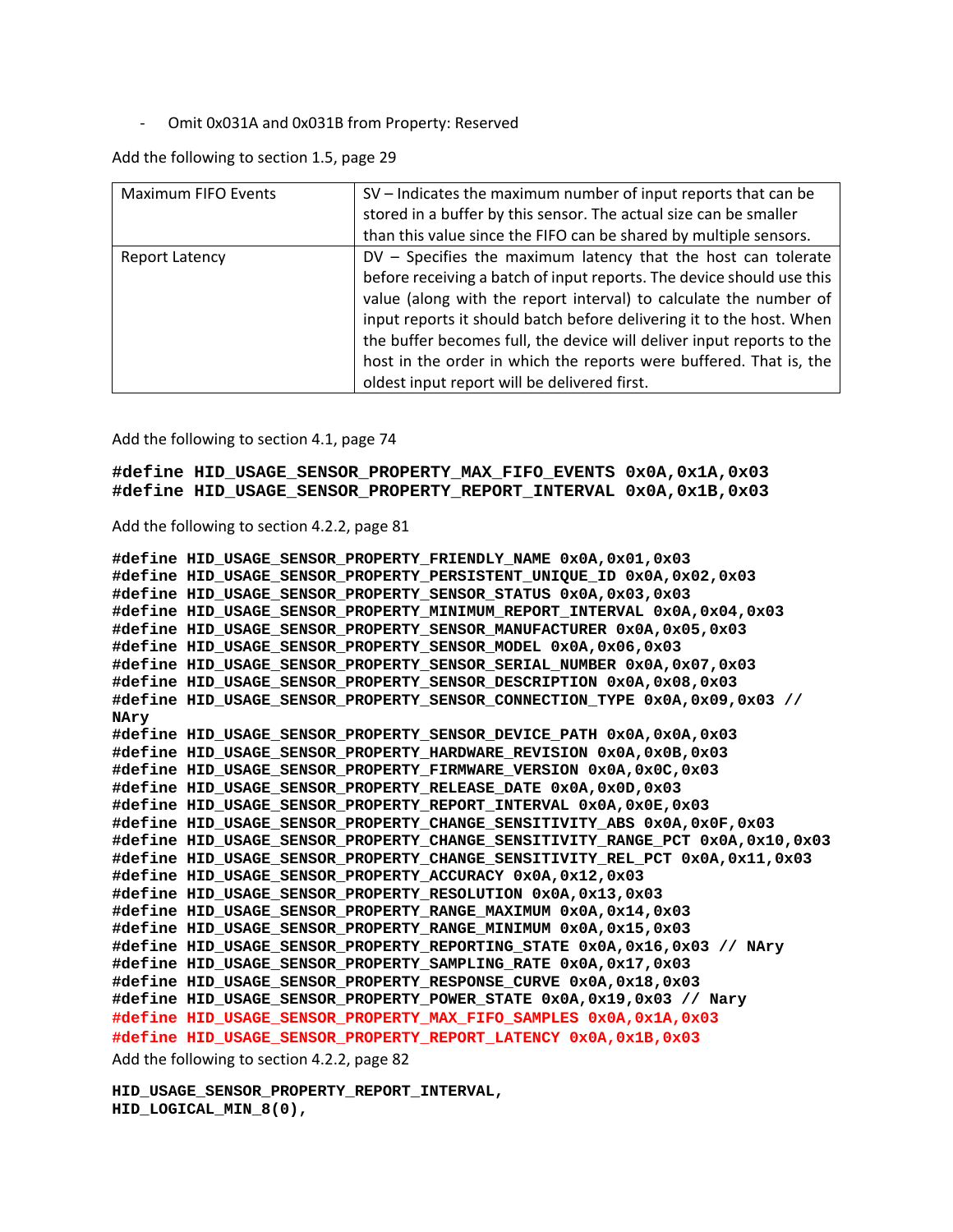```
HID_LOGICAL_MAX_32(0xFF,0xFF,0xFF,0xFF), 
HID_REPORT_SIZE(32), 
HID_REPORT_COUNT(1), 
// HID_USAGE_SENSOR_UNITS_MILLISECOND, 
HID_UNIT_EXPONENT(0), 
HID_FEATURE(Data_Var_Abs),
```

```
HID_USAGE_SENSOR_PROPERTY_MAX_FIFO_SAMPLES, 
HID_LOGICAL_MIN_8(0), 
HID_LOGICAL_MAX_32(0xFF,0xFF,0xFF,0xFF), 
HID_REPORT_SIZE(32), 
HID_REPORT_COUNT(1), 
HID_UNIT_EXPONENT(0), 
HID_FEATURE(Data_Var_Abs),
```

```
HID_USAGE_SENSOR_PROPERTY_REPORT_LATENCY, 
HID_LOGICAL_MIN_8(0), 
HID_LOGICAL_MAX_32(0xFF,0xFF,0xFF,0xFF), 
HID_REPORT_SIZE(32), 
HID_REPORT_COUNT(1), 
// HID_USAGE_SENSOR_UNITS_MILLISECOND, 
HID UNIT EXPONENT(0),
HID_FEATURE(Data_Var_Abs),
```
## Sample Report Descriptor

A sample report descriptor of a 3D accelerometer sensor that supports batching.

```
// 3D Accelerometer that supports batching 
const unsigned char accel3 report descriptor[] = \{HID_USAGE_PAGE_SENSOR, 
HID_USAGE_SENSOR_TYPE_MOTION_ACCELEROMETER_3D, 
HID_COLLECTION(Physical), 
//feature reports (xmit/receive) 
HID_USAGE_PAGE_SENSOR, 
HID_USAGE_SENSOR_PROPERTY_REPORTING_STATE, 
HID_LOGICAL_MIN_8(0), 
HID_LOGICAL_MAX_8(5), 
HID_REPORT_SIZE(8), 
HID_REPORT_COUNT(1), 
HID_COLLECTION(Logical), 
      HID_USAGE_SENSOR_PROPERTY_REPORTING_STATE_NO_EVENTS, 
      HID_USAGE_SENSOR_PROPERTY_REPORTING_STATE_ALL_EVENTS, 
      HID_USAGE_SENSOR_PROPERTY_REPORTING_STATE_THRESHOLD_EVENTS, 
      HID_USAGE_SENSOR_PROPERTY_REPORTING_STATE_NO_EVENTS_WAKE, 
      HID_USAGE_SENSOR_PROPERTY_REPORTING_STATE_ALL_EVENTS_WAKE, 
      HID_USAGE_SENSOR_PROPERTY_REPORTING_STATE_THRESHOLD_EVENTS_WAKE, 
HID_FEATURE(Data_Arr_Abs), 
HID_END_COLLECTION, 
HID_USAGE_SENSOR_PROPERTY_SENSOR_STATUS, 
HID_LOGICAL_MIN_8(0), 
HID_LOGICAL_MAX_32(0xFF,0xFF,0xFF,0xFF), 
HID_REPORT_SIZE(32), 
HID_REPORT_COUNT(1), 
HID_FEATURE(Data_Var_Abs), // up to VT_UI4 worth of status info 
HID_USAGE_SENSOR_PROPERTY_REPORT_INTERVAL, 
HID_LOGICAL_MIN_8(0), 
HID_LOGICAL_MAX_32(0xFF,0xFF,0xFF,0xFF),
```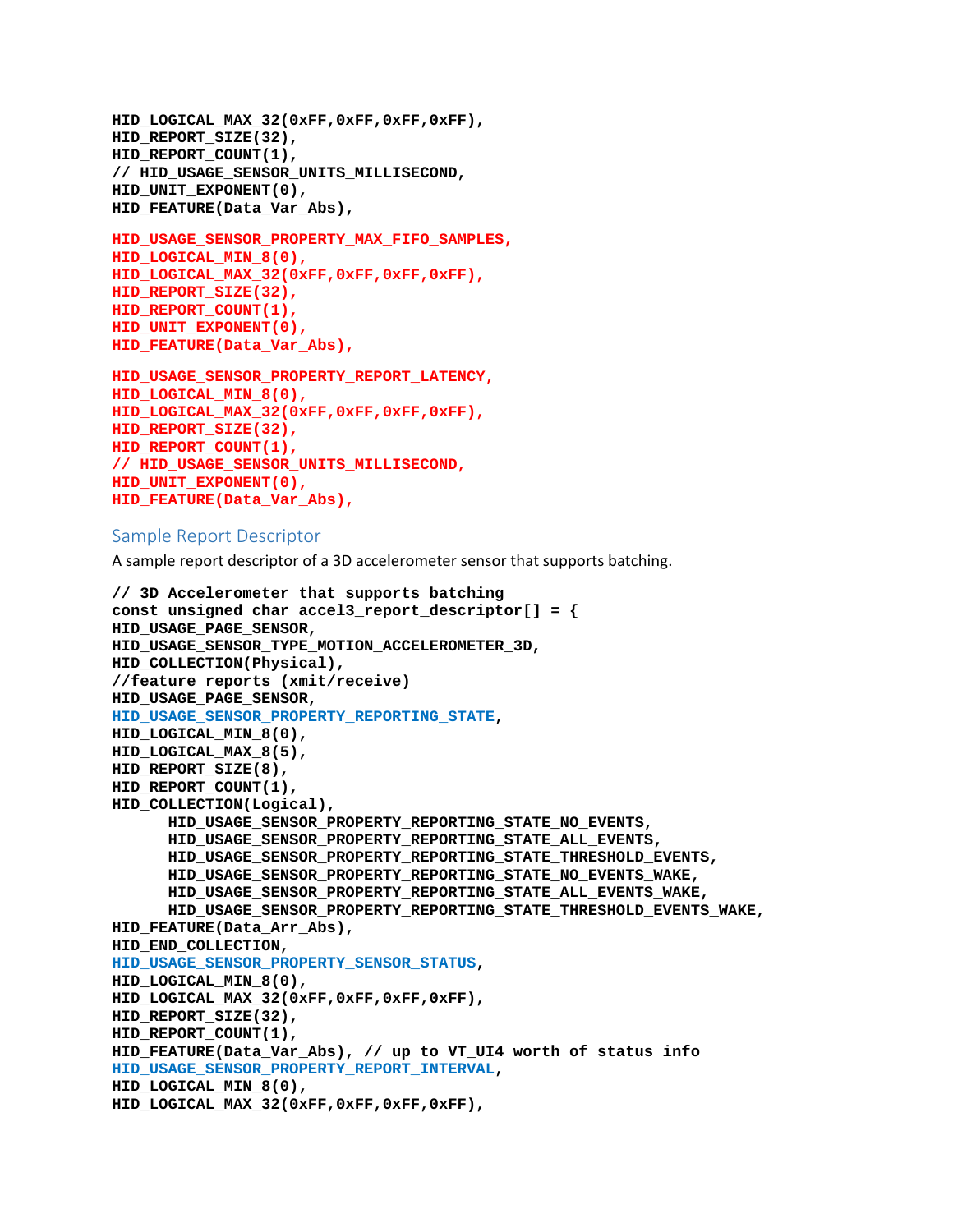```
HID_REPORT_SIZE(32), 
HID_REPORT_COUNT(1), 
// HID_USAGE_SENSOR_UNITS_MILLISECOND, 
HID_UNIT_EXPONENT(0), 
HID_FEATURE(Data_Var_Abs), 
HID_USAGE_SENSOR_PROPERTY_SENSOR_CONNECTION_TYPE, // NAry 
HID_LOGICAL_MIN_8(0), 
HID_LOGICAL_MAX_8(2), 
HID_REPORT_SIZE(8), 
HID_REPORT_COUNT(1), 
HID_COLLECTION(Logical), 
      HID_USAGE_SENSOR_PROPERTY_CONNECTION_TYPE_PC_INTEGRATED, 
      HID_USAGE_SENSOR_PROPERTY_CONNECTION_TYPE_PC_ATTACHED, 
      HID_USAGE_SENSOR_PROPERTY_CONNECTION_TYPE_PC_EXTERNAL, 
HID_FEATURE(Const_Arr_Abs), 
HID_END_COLLECTION, 
HID_USAGE_SENSOR_PROPERTY_CHANGE_SENSITIVITY_ABS, 
HID_LOGICAL_MIN_8(0), 
HID_LOGICAL_MAX_16(0xFF,0xFF), 
HID_REPORT_SIZE(16), 
HID_REPORT_COUNT(1), 
// HID_USAGE_SENSOR_UNITS_G, 
HID_UNIT_EXPONENT(0x0E), // scale default unit Gs to "centi-Gs" to provide 2 
digits past Gs decimal point 
HID_FEATURE(Data_Var_Abs), 
HID_USAGE_SENSOR_DATA(HID_USAGE_SENSOR_DATA_MOTION_ACCELERATION,HID_USAGE_SEN
SOR_DATA_MOD_MAX), 
HID_LOGICAL_MIN_16(0x01,0x80), // LOGICAL_MINIMUM (-32767) 
HID_LOGICAL_MAX_16(0xFF,0x7F), // LOGICAL_MAXIMUM (32767) 
HID_REPORT_SIZE(16), 
HID_REPORT_COUNT(1), 
// HID_USAGE_SENSOR_UNITS_G, 
HID_UNIT_EXPONENT(0x0E), // scale default unit Gs to "centi-Gs" to provide 2 
digits past Gs decimal point 
HID_FEATURE(Data_Var_Abs), 
HID_USAGE_SENSOR_DATA(HID_USAGE_SENSOR_DATA_MOTION_ACCELERATION,HID_USAGE_SEN
SOR_DATA_MOD_MIN),
HID_LOGICAL_MIN_16(0x01,0x80), // LOGICAL_MINIMUM (-32767) 
HID_LOGICAL_MAX_16(0xFF,0x7F), // LOGICAL_MAXIMUM (32767) 
HID_REPORT_SIZE(16), 
HID REPORT COUNT(1),
// HID_USAGE_SENSOR_UNITS_G, 
HID_UNIT_EXPONENT(0x0E), // scale default unit Gs to "centi-Gs" to provide 2 
digits past Gs decimal point 
HID_FEATURE(Data_Var_Abs), 
HID_USAGE_SENSOR_PROPERTY_MAX_FIFO_SAMPLES, 
HID_LOGICAL_MIN_8(0), 
HID_LOGICAL_MAX_32(0xFF,0xFF,0xFF,0xFF), 
HID_REPORT_SIZE(32), 
HID_REPORT_COUNT(1), 
HID_UNIT_EXPONENT(0), 
HID_FEATURE(Data_Var_Abs), 
HID_USAGE_SENSOR_PROPERTY_REPORT_LATENCY, 
HID_LOGICAL_MIN_8(0), 
HID_LOGICAL_MAX_32(0xFF,0xFF,0xFF,0xFF), 
HID_REPORT_SIZE(32), 
HID_REPORT_COUNT(1),
```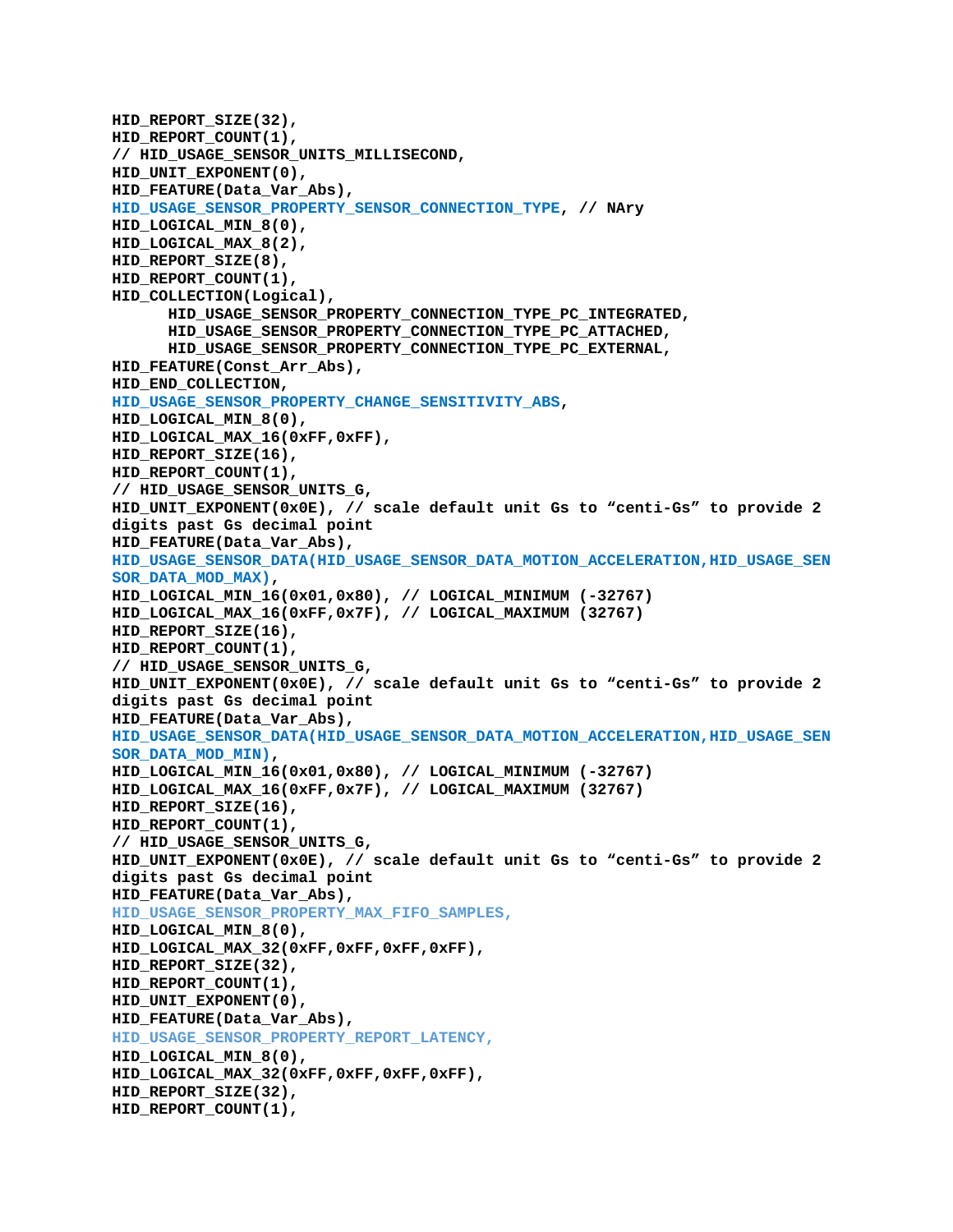```
// HID_USAGE_SENSOR_UNITS_MILLISECOND, 
HID_UNIT_EXPONENT(0), 
HID_FEATURE(Data_Var_Abs)
//input reports (transmit) 
HID_USAGE_PAGE_SENSOR, 
HID_USAGE_SENSOR_STATE, 
HID_LOGICAL_MIN_8(0), 
HID_LOGICAL_MAX_8(6), 
HID_REPORT_SIZE(8), 
HID_REPORT_COUNT(1), 
HID_COLLECTION(Logical), 
      HID_USAGE_SENSOR_STATE_UNKNOWN, 
      HID_USAGE_SENSOR_STATE_READY, 
      HID_USAGE_SENSOR_STATE_NOT_AVAILABLE, 
      HID_USAGE_SENSOR_STATE_NO_DATA, 
      HID_USAGE_SENSOR_STATE_INITIALIZING, 
      HID_USAGE_SENSOR_STATE_ACCESS_DENIED, 
      HID_USAGE_SENSOR_STATE_ERROR, 
HID_INPUT(Const_Arr_Abs), 
HID_END_COLLECTION, 
HID_USAGE_SENSOR_EVENT, 
HID_LOGICAL_MIN_8(0), 
HID_LOGICAL_MAX_8(16), 
HID_REPORT_SIZE(8), 
HID_REPORT_COUNT(1), 
HID_COLLECTION(Logical), 
      HID_USAGE_SENSOR_EVENT_UNKNOWN, 
      HID_USAGE_SENSOR_EVENT_STATE_CHANGED, 
      HID_USAGE_SENSOR_EVENT_PROPERTY_CHANGED, 
      HID_USAGE_SENSOR_EVENT_DATA_UPDATED, 
      HID_USAGE_SENSOR_EVENT_POLL_RESPONSE, 
      HID_USAGE_SENSOR_EVENT_CHANGE_SENSITIVITY, 
      HID_USAGE_SENSOR_EVENT_MAX_REACHED, 
      HID_USAGE_SENSOR_EVENT_MIN_REACHED, 
      HID_USAGE_SENSOR_EVENT_HIGH_THRESHOLD_CROSS_UPWARD, 
      HID_USAGE_SENSOR_EVENT_HIGH_THRESHOLD_CROSS_DOWNWARD, 
      HID_USAGE_SENSOR_EVENT_LOW_THRESHOLD_CROSS_UPWARD, 
      HID_USAGE_SENSOR_EVENT_LOW_THRESHOLD_CROSS_DOWNWARD, 
      HID_USAGE_SENSOR_EVENT_ZERO_THRESHOLD_CROSS_UPWARD, 
      HID_USAGE_SENSOR_EVENT_ZERO_THRESHOLD_CROSS_DOWNWARD, 
      HID_USAGE_SENSOR_EVENT_PERIOD_EXCEEDED, 
      HID_USAGE_SENSOR_EVENT_FREQUENCY_EXCEEDED, 
      HID_USAGE_SENSOR_EVENT_COMPLEX_TRIGGER, 
HID_INPUT(Const_Arr_Abs), 
HID_END_COLLECTION, 
HID_USAGE_SENSOR_DATA_MOTION_ACCELERATION_X_AXIS, 
HID_LOGICAL_MIN_16(0x01,0x80), // LOGICAL_MINIMUM (-32767) 
HID_LOGICAL_MAX_16(0xFF,0x7F), // LOGICAL_MAXIMUM (32767) 
HID_REPORT_SIZE(16), 
HID_REPORT_COUNT(1), 
// HID_USAGE_SENSOR_UNITS_G, 
HID_UNIT_EXPONENT(0x0E), // scale default unit Gs to "centi-Gs" to provide 2 
digits past Gs decimal point 
HID_INPUT(Const_Var_Abs), 
HID_USAGE_SENSOR_DATA_MOTION_ACCELERATION_Y_AXIS, 
HID_LOGICAL_MIN_16(0x01,0x80), // LOGICAL_MINIMUM (-32767)
```